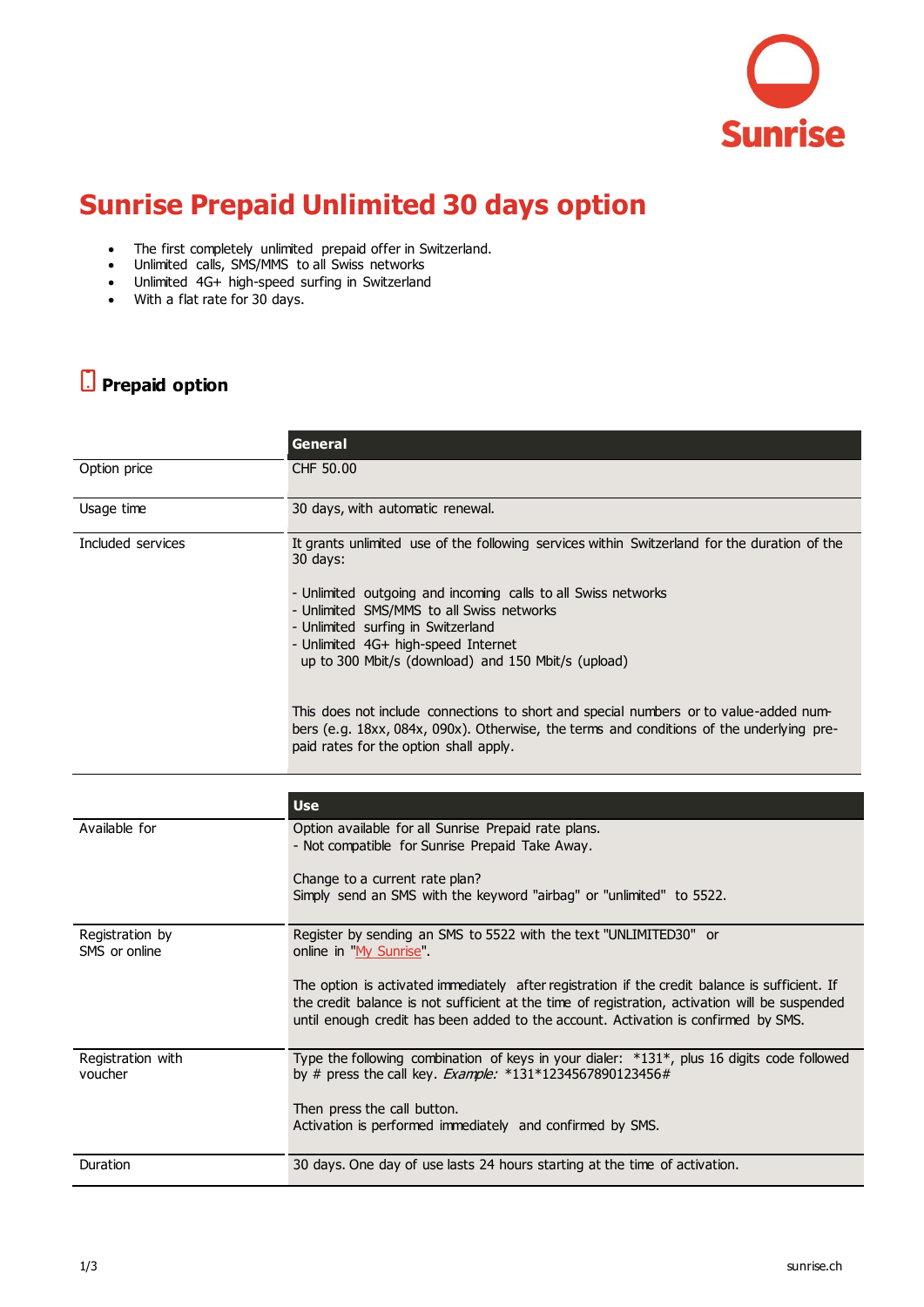|                                     | <b>Use</b>                                                                                                                                                                                                                                                                                                                                                                                                                                                                                                  |
|-------------------------------------|-------------------------------------------------------------------------------------------------------------------------------------------------------------------------------------------------------------------------------------------------------------------------------------------------------------------------------------------------------------------------------------------------------------------------------------------------------------------------------------------------------------|
| Renewal                             | The option automatically renews every 30 days as long as sufficient credit is available or a<br>new voucher is redeemed.                                                                                                                                                                                                                                                                                                                                                                                    |
|                                     | Renewal of the option is confirmed by SMS.                                                                                                                                                                                                                                                                                                                                                                                                                                                                  |
|                                     | If the credit balance is not sufficient at the time the option is renewed, option renewal is<br>suspended for 72 hours. If sufficient credit is added to the account balance during this<br>time, the option automatically activates at the time the credit is added. Otherwise the<br>option will be permanently deleted and will have to be activated again if needed.                                                                                                                                    |
| Stop renewal                        | Send an SMS containing the text "UNLIMITED30 STOP" to 5522 or<br>deactivation of the option in "My Sunrise."                                                                                                                                                                                                                                                                                                                                                                                                |
|                                     | The option can be used until the duration of the option expires.                                                                                                                                                                                                                                                                                                                                                                                                                                            |
| Invoicing                           | The fee for the option is billed at the time of activation or renewal, either<br>through an account debit or by voiding the voucher.                                                                                                                                                                                                                                                                                                                                                                        |
| Information about data speed        | The transmission speeds listed represent optimal performance and are not guaranteed.<br>Actual Internet speed depends on factors such as topography, network coverage, distance<br>to the transmission tower, signal strength inside/outside buildings, or other factors and<br>may be slower than the specified maximum Internet speed.                                                                                                                                                                    |
|                                     | Excessive use of mobile network services can impair network performance which has a<br>direct effect on other mobile network customer's user experience. In order to prevent this<br>situation, Sunrise will temporarily deprioritize data traffic of customers who reach a certain<br>limit value. This generally only becomes noticeable when carrying out more data-intensive<br>activities and only on antenna cells that are temporarily overloaded. More information you<br>will find on our website. |
|                                     | <b>Special information about Sunrise Prepaid Unlimited vouchers</b>                                                                                                                                                                                                                                                                                                                                                                                                                                         |
| Voucher conditions                  | The voucher has a value which can be used to purchase the option for the desired dura-<br>tion. The voucher can only be redeemed using a previously activated prepaid SIM card<br>(not included in the voucher). If the voucher is simultaneously purchased with a new<br>prepaid SIM, please activate the prepaid SIM before redeeming the voucher.                                                                                                                                                        |
| Voucher<br>registration, activation | The corresponding value of the voucher is immediately credited to the account following<br>the purchase of the Sunrise Prepaid Unlimited voucher. The option is activated immediate-<br>ly after registration. See above for details about registration.                                                                                                                                                                                                                                                    |
|                                     | Exception: For the Sunrise Unlimited Prepaid rate, the option is only activated after expi-<br>ration of the 24-hour usage period.                                                                                                                                                                                                                                                                                                                                                                          |
| Multiple vouchers                   | No more than two vouchers may be redeemed at once.                                                                                                                                                                                                                                                                                                                                                                                                                                                          |
|                                     | <b>Miscellaneous</b>                                                                                                                                                                                                                                                                                                                                                                                                                                                                                        |
| Alternative option                  | The "Sunrise Prepaid Unlimited 90 days" option with a duration of 90 days can be selected<br>as an alternative.                                                                                                                                                                                                                                                                                                                                                                                             |
| Set-up/Personalization              | At sunrise.ch/help you can find useful information and other options for your product, like<br>how to set up your product, call forwarding,<br>number suppression, and tips for the security of your product.                                                                                                                                                                                                                                                                                               |